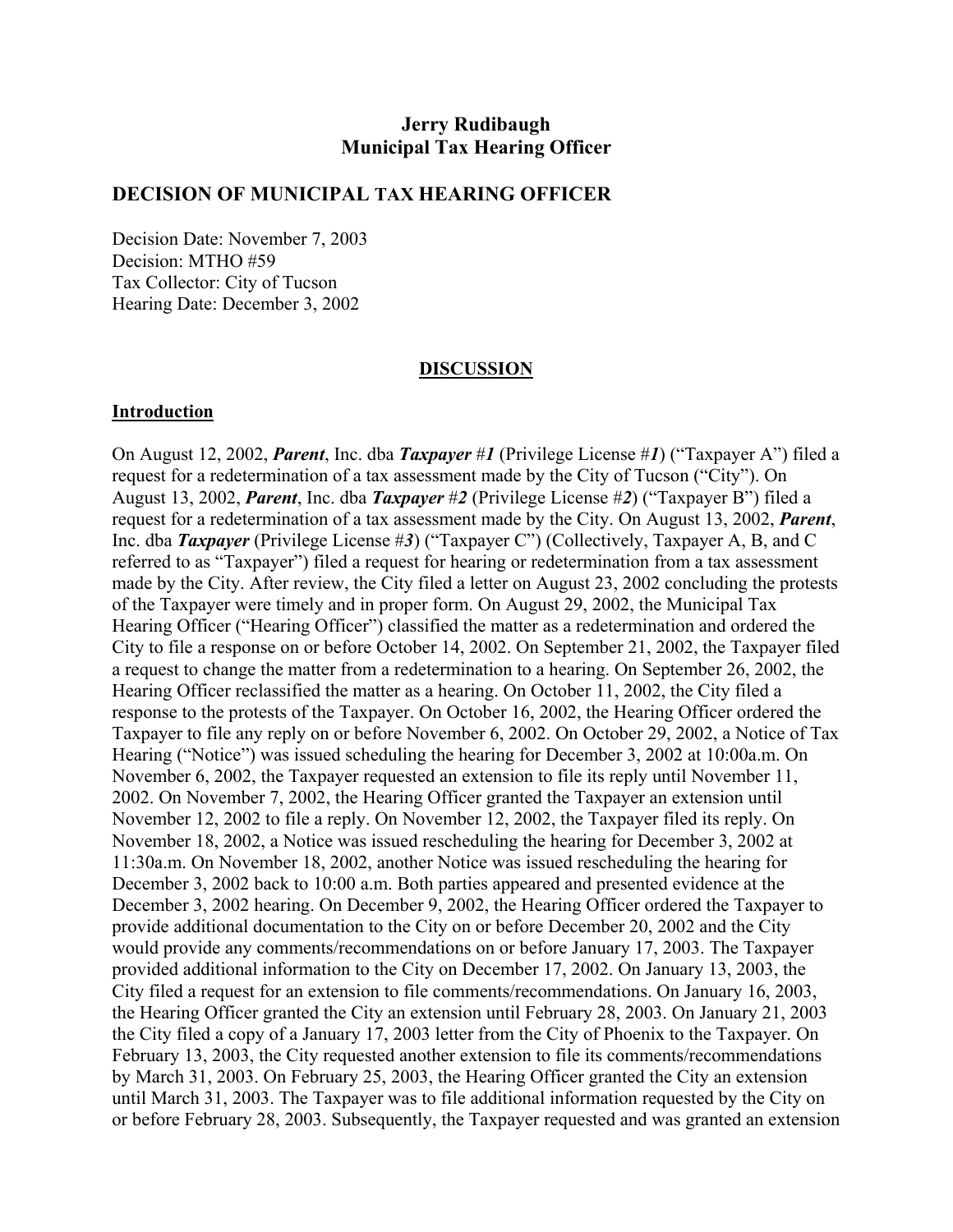until March 15, 2003 to provide the additional information. As a result, on March 25, 2003, the City requested an extension until April 30, 2003 to file comments/recommendations. On March 28, 2003, the Hearing Officer granted the extension. On May 15, 2003, the Hearing Officer ordered the Taxpayer to file any reply to the City on or before June 5, 2003. On May 29, 2003, the Taxpayer filed a requested for an extension until July 15, 2003. On May 30, 2003, the Hearing Officer granted the extension. On July 14, 2003, the Taxpayer filed its reply. On July 25, 2003, the Hearing Officer issued a letter indicating the record was closed and a written decision would be• issued on or before September 8, 2003. On August 29, 2003, the City filed additional information in this matter, On September 4, 2003, the Hearing Officer granted the Taxpayer until September 18, 2003 to respond to the additional information. On September 16, 2003, the Taxpayer filed a response to the City. On September 18, 2003, the Hearing Officer issued a letter indicating the record was closed and a written decision would be issued on or before November 7, 2003.

The City audited two *Parent* stores located in the City. License No. *2* was audited for the period November 30, 1997 through December 31, 2001. The City assessed the Taxpayer for taxes due in the amount of \$74,443.43, penalties in the amount of \$7,443.43, plus interest. License No. *1* was audited for the period November 1, 1997 through December 31, 2001. The City assessed the Taxpayer for taxes due in the amount of \$56,516.98, penalties in the amount of \$5,651.77, plus interest. The City audited the *Taxpayer* warehouse located in the City. License No. *3* was audited for the period of November 1, 1997 through March 31, 2002. The City assessed the Taxpayer for taxes due in the amount of \$1,653,336.99, penalties in the amount of \$376,986.08, plus interest.

## **City Position** *Taxpayer* **Assessment**

The City noted that the Taxpayer originally had a license under *Original Corporation* Incorporated for a sales office/warehouse in the City located at *(First location)*. Subsequently, the Taxpayer cancelled that license effective April 30, 1997 and another license was issued under *Taxpayer* for the same location. In January of 2001, the *First* location was moved to *(Second location)*. The Taxpayer informed the City they were paying taxes to the City at the beginning of the audit period, because they were reporting based on sales office location. Subsequently, the Taxpayer changed to reporting based on the merchandise origin. As a result, the Taxpayer began to pay City tax in decreasing amounts until July 1998. At that time, the Taxpayer no longer paid any City tax. According to the City, the Taxpayer reported City income of \$658,605.50 in December 1997. By July 1998, the City income had declined to \$56,531.00. At the same time, the City asserted the Phoenix reported income remained consistent. According to the City, it appeared the amounts allocated to Phoenix continued to be reported while amounts to the City ceased to be reported to any jurisdiction. Further, the City noted that until the auditor attempted to close the audit, the Taxpayer maintained the *Second* location was a *Taxpayer* location. After the audit was finalized, the Taxpayer claimed the location was an *Original Corporation* location.

The City argued that the *Second* location qualifies as a sales office which stores, stocks, and warehouses merchandize for City customer delivery and should be licensed and paying tax to the City.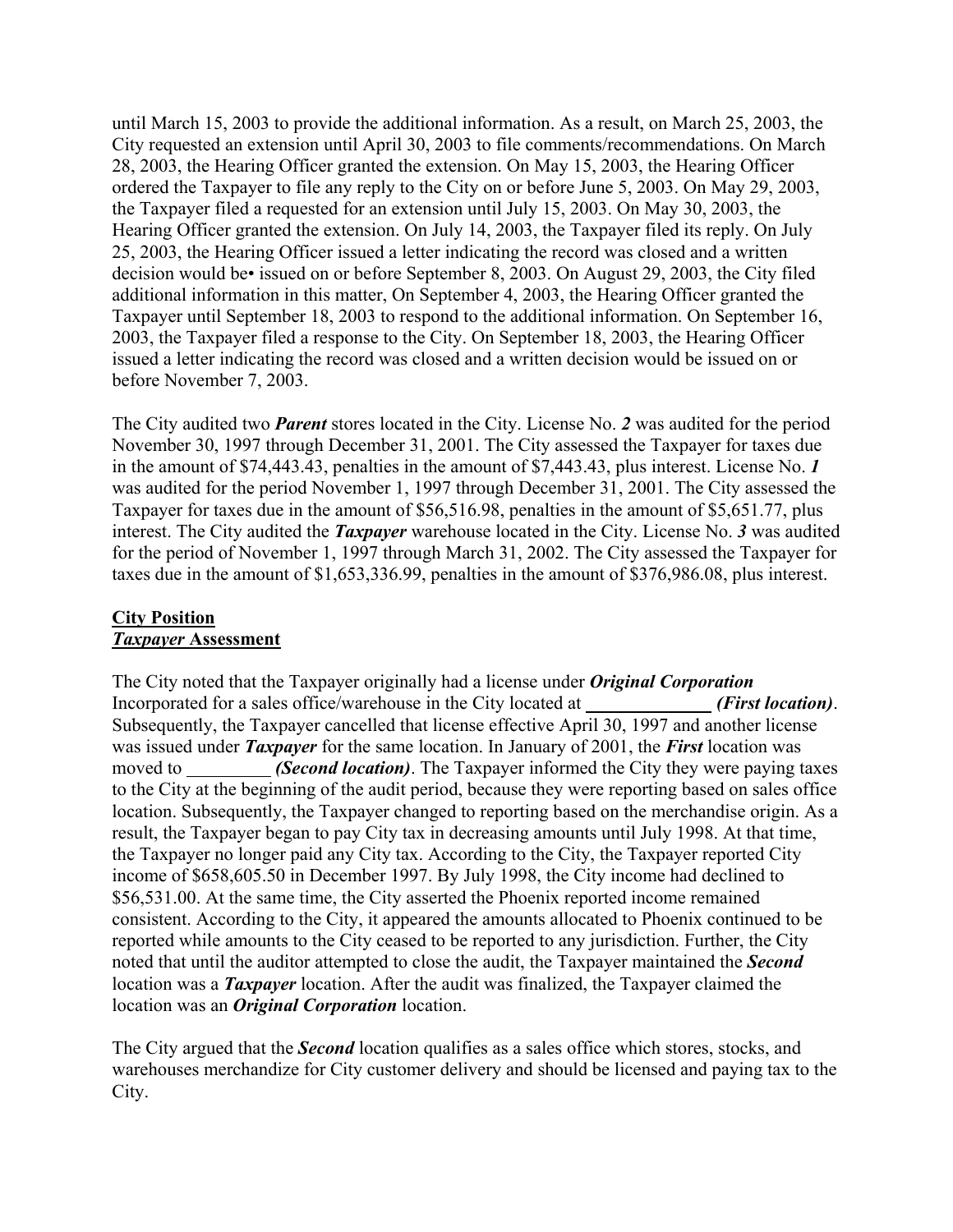The City asserted that while all inventory is located in Phoenix, the inventory designated for City delivery is shipped to the City warehouse to be stored prior to delivery. The warehouse has signage indicating *Taxpayer* and the invoices indicate the seller is *Taxpayer*. According to the City, this office employs salesmen who visit potential customers and establish a market for the City and surrounding communities. Further, the *Second* location is listed as a local sales office on the *Taxpayer* catalog.

The City requested documentation from the Taxpayer to show that *Original Corporation* (City of Phoenix location) has ownership of the inventory and leases for the building but none was provided. The City also alleged that the Taxpayer has provided no records to show that any orders for merchandise delivered from the City location were received at the City of Phoenix warehouse. Further, the City asserted the products received by customers has the name *Taxpayer* on the box. The City also noted that it is a customer of the Taxpayer and it is charged a combined tax rate for the State and the City (which differs from City of Phoenix tax).

The City argued that the Taxpayer does not qualify as an out-of-City retailer pursuant to City Code Section 100 ("Section 100"). According to the City, the title and possession of the sale occurred within the City, the stock is stored in the City for a period of time, and the sales people occasionally accept orders in the City.

In response to the Taxpayer's argument that the taxes have been paid to the City of Phoenix, the City asserts the Taxpayer has failed to provide documentation to show the taxes have been paid to Phoenix. Without such documentation, the City indicated it is unable to file an intercity claim pursuant to ARS Section 4:2-6003(B) ("Section 6003(B)"). As a result, the City requested the *Taxpayer* assessment be upheld.

In response to the Taxpayer's argument that pursuant to City Code Section 19-565(c) ("Section 565(c)") no interest or penalties shall be charged, the City asserted there has been no documentation to demonstrate another city has been paid the taxes. Further, the City argued that the Taxpayer has been delinquent since August 1998 and has refused to follow the direction of the City to file and pay business privilege tax. Accordingly, the City requested the penalties and interest be upheld.

# *ABC* **Sales**

The income from the *ABC* Sales was reported to the State but was never included on the income reported to the City. According to the City, there was no documentation provided to explain why the income would not be taxable to the City. The City didn't know how many of the Arizona sales went to the City or to which of the two City stores the sales went through. As a result, the City assessed both City stores for 100 percent of the Arizona sales. The City argued that there is sufficient nexus to tax the *ABC* Sales since title is transferred in the City.

# *RS* **Money Card**

The Taxpayer gave away some *RS* Money Cards ("Cards") at the time a customer makes a purchase. For example, a customer would buy a \$200 copier and receive a \$50 Card for use on a later purchase. As a result, the Taxpayer would only report \$150 as taxable for the transaction. If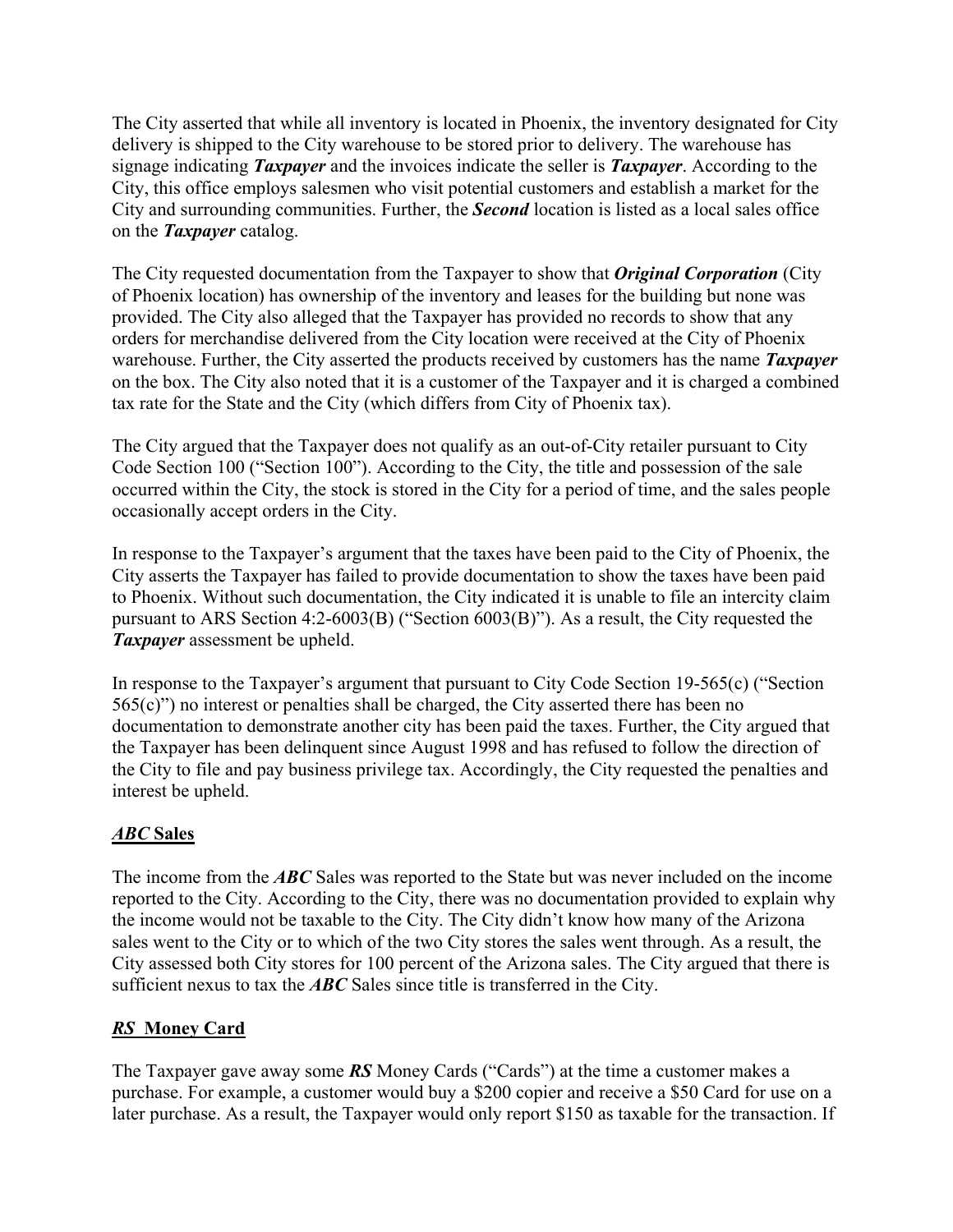the \$50 Card were turned in on a later taxable purchase, the Taxpayer would then report the remaining \$50 as taxable. The City expressed concerns that the \$50 Card could be redeemed on an exempt item and the City would not receive the total tax due. The City argued that the initial purchase should be taxed at the full amount without a deduction for the card.

#### **Taxpayer Position** *Taxpayer* **Assessment**

The Taxpayer argued that the sales being assessed were those of *Original Corporation* and not **Taxpayer**. As a result, the Taxpayer argued that the City has illegally assessed the wrong company. According to the Taxpayer, fax and internet orders are accepted at the company headquarters in *XYZ*, Florida. Prior to July 13, 2001, telephone orders from contract customers were accepted at the Phoenix center warehouse. On July 13, 2001, the Phoenix center was closed and all calls were rerouted to Southern California. Telephone orders from non-contract customers are received in Florida and California.

The Taxpayer argued that prior to July 13, 2001, the sales in question would be attributable to the City of Phoenix since the orders were accepted at the Phoenix call center and the inventory was housed at the Phoenix warehouse. The Taxpayer concurred that the title and possession of goods was transferred in the City. However, the Taxpayer argued the sales would be attributable to Phoenix pursuant to City Code Section 460 ("Section 460") since the orders were received in Phoenix. Section 460 states that when this City and another Arizona city or town could claim nexus for taxing a sale, the city or town where the permanent business location of the seller at which the order was received shall have the sole and exclusive right to such tax.

After the Phoenix call center was closed, the Taxpayer asserted the orders would have been accepted by out-of-state call centers. The title and possession of goods was still transferred in the City. However, the Taxpayer contended that the orders were still attributable to Phoenix as the inventory originates from that location. According to the Taxpayer, orders are received by telephone, fax, or web at the *Original Corporation* warehouse located in Phoenix. The Tucson area orders are fulfilled from inventory at the *Original Corporation* warehouse. The inventory is palletized and shrink-wrapped for placement on line-haul contract carriers. The contract carrier hauls the inventory to the City satellite office where the palletized orders are offloaded. The orders are then separated and loaded onto smaller company-owned delivery trucks to be distributed to Tucson area customers. The Taxpayer asserts the palletized orders do not represent stock as each order is already earmarked for a specific customer. According to the Taxpayer, the goods are not stored nor warehoused at the City location as the satellite location acts as a transfer point. The Taxpayer indicated the Phoenix warehouse has 158,000 square feet while the City satellite location has only 10,000 square feet. The Taxpayer asserts that it followed Section 460, which requires the permanent business location at which the order is received shall have precedence. As a result, the Taxpayer paid the taxes to the City of Phoenix. Accordingly, the Taxpayer argued that it has paid the appropriate taxes and that the City should resolve the matter with the City of Phoenix pursuant to ARS Section 42-6003. Lastly, the Taxpayer requests that all interest and penalties should be waived pursuant to Section 565 (c) since the Taxpayer paid the taxes to another city.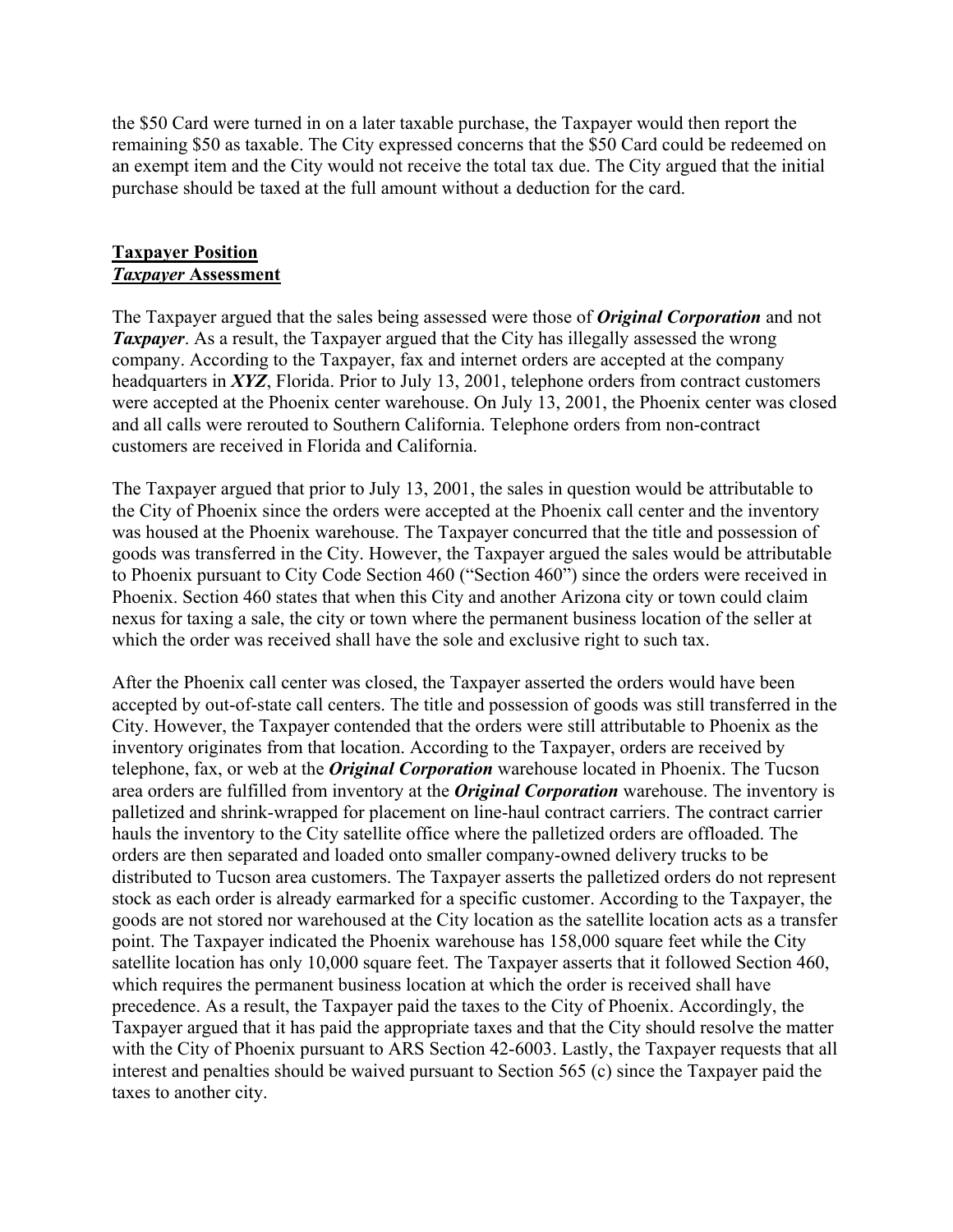## *ABC* **Sales**

*ABC* Sales were sales that originated from out-of-state and the items were shipped to Arizona from out-of state. According to the Taxpayer, *ABC* Sales would be appropriate for use tax and the City does not have a use tax. Even if the *ABC* Sales would be subject to the transaction privilege tax, the Taxpayer asserted the City assessed both city stores for 100 percent of the *ABC*  Sales for the entire state. As a result, the Taxpayer was assessed for 200 percent of the *ABC*  Sales for the entire state. The Taxpayer performed a random sample of the *ABC* Sales and determined 11.7 percent of the *ABC* Sales were delivered to City customers. The Taxpayer argued that even if a transaction privilege tax could be assessed, such assessment should only be on 11.7 percent of the *ABC* Sales.

# *RS* **Money Card**

The Taxpayer gave away Cards as a promotion on the sale of some items. When the customer redeems his Card, he would be charged tax on the full purchase price on that day. The Taxpayer did not charge tax on the Card at the time it was given to the customer. As a result, the Taxpayer disputed the City's assessment of tax on the Cards when it is given away as a promotion. The Taxpayer cited Arizona Regulation R15-5-129 (D) ("Regulation 129") which states: "Coupons issued by a retailer and later redeemed by the retailer as a discount the price of merchandise sold by him are considered a reduction of the selling price. In such cases the net selling price is subject to tax." The Taxpayer asserts this is exactly the treatment applied to these Cards. According to the Taxpayer, the only variation is that the non-taxable status is granted on the current purchase rather than the subsequent redemption of the Card. The Taxpayer indicated it was done this way because the Card is also sold as a gift certificate and the Taxpayer has no way to determine at the time of redemption how the Card was acquired.

## **Penalties**

The Taxpayer requested all penalties be abated. According to the Taxpayer, after all adjustments are made to the audit it is apparent the Taxpayer has remitted more than 98 percent of the tax due and payable during the audit period. The Taxpayer asserted that this level of compliance cannot be construed as negligent.

## **ANALYSIS**

#### *Taxpayer* **Assessment**

Clearly there is sufficient nexus for the City to tax the sales of the *Taxpayer* warehouse/sales office at the *Second* location. At a minimum, title and possession of the sale occur within the City. Additionally, there was evidence that the invoices and the delivery trucks referred to *Taxpayer* as the entity making the sale. In addition, the Taxpayer originally reported these sales as sales from a sales office location and reported taxable income to the City. The Taxpayer subsequently did not change the way it did business, but changed the way it reported tax based on' the merchandise origin. While it would have been better if the Taxpayer would have discussed the change in reporting with the various cities involved prior to the change, that didn't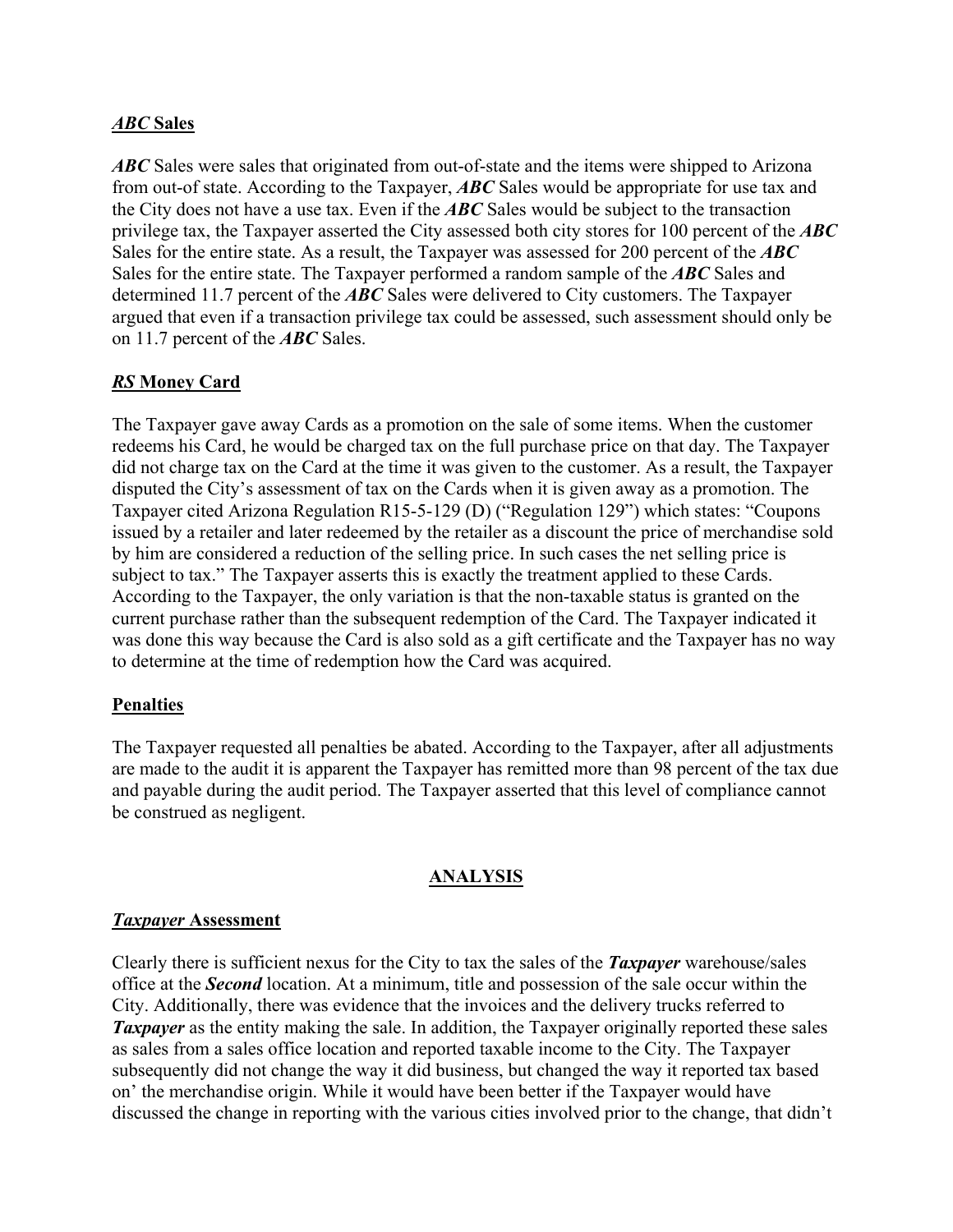happen. We concur with the Taxpayer that they should only pay one city tax on each sale. We also concur with the Taxpayer that when two cities are fighting over the same tax, those cities should resolve the matter pursuant to Section 6003. However, we don't have sufficient evidence to get to Section 6003. It is not clear to the Hearing Officer that the Taxpayer has paid taxes to the City of Phoenix on the sales being assessed by the City. For example, we didn't see any explanation as to why the City sales would decline from \$658,000.00 to zero without any corresponding increase in Phoenix reported income. Nor did we see any explanation of why City taxes were being charged if the City of Phoenix were being paid the taxes. As a result, we must conclude that the Taxpayer has failed to provide documentation to demonstrate that the taxes assessed by the City were paid to the City of Phoenix. Accordingly, the Taxpayer's protest is denied. Consistent with that, the request to waive penalties and interest on this portion of the assessment is also denied.

## *ABC* **Sales**

The fact that the title on the *ABC* Sales occurred in the City provides sufficient nexus for the City to impose a privilege license tax. Clearly, it was not appropriate to assess City taxes on 100 percent of *ABC* Sales in the State and even more egregious to assess the Taxpayer on 200 percent of the *ABC* Sales. We do find the Taxpayer's random sample to be a reasonable method of determining the percentage of *ABC* Sales delivered to City customers. Accordingly, we shall order the City to revise their assessment to only include 11.7 percent of the *ABC* Sales to one store.

# *RS* **Money Card**

We agree with the City that the Taxpayer should have been paying taxes on the full purchase price of the sale without a discount for the Card. On the other hand, the Taxpayer should not have been paying taxes on the Card when the Taxpayer later redeemed it. Because the original purchase when the Card was given away may or may not be taxable and the purchase when the Card was redeemed may or may not be taxable, it is unclear whether the City has received too much or too little taxes. It is also possible the Card may have been given to a customer in one city/state and redeemed in another city/state. Because the Taxpayer cannot identify which Cards are promotional and which have been purchased, it is impossible to do reconciliation. What is clear is that if the City assessment is affirmed the Taxpayer will have paid taxes on most of the Cards twice. As a result, the Hearing Officer concludes that under the circumstances herein it is appropriate to grant the Taxpayer's protest on the Cards. At the same time, the Taxpayer is placed on notice that in the future they need to comply with the requirement to fully tax the original purchase.

# **Exempt Sales**

The Taxpayer protested the disallowance by the City of certain exempt sales and provided additional documentation as part of their protest. The City subsequently reviewed the additional documentation and in the City's October 11, 2002 response to the protest, the City recommended allowing some of the exemptions. As a result, the City should revise the assessments consistent with their recommendations set forth in their October 11, 2002 response.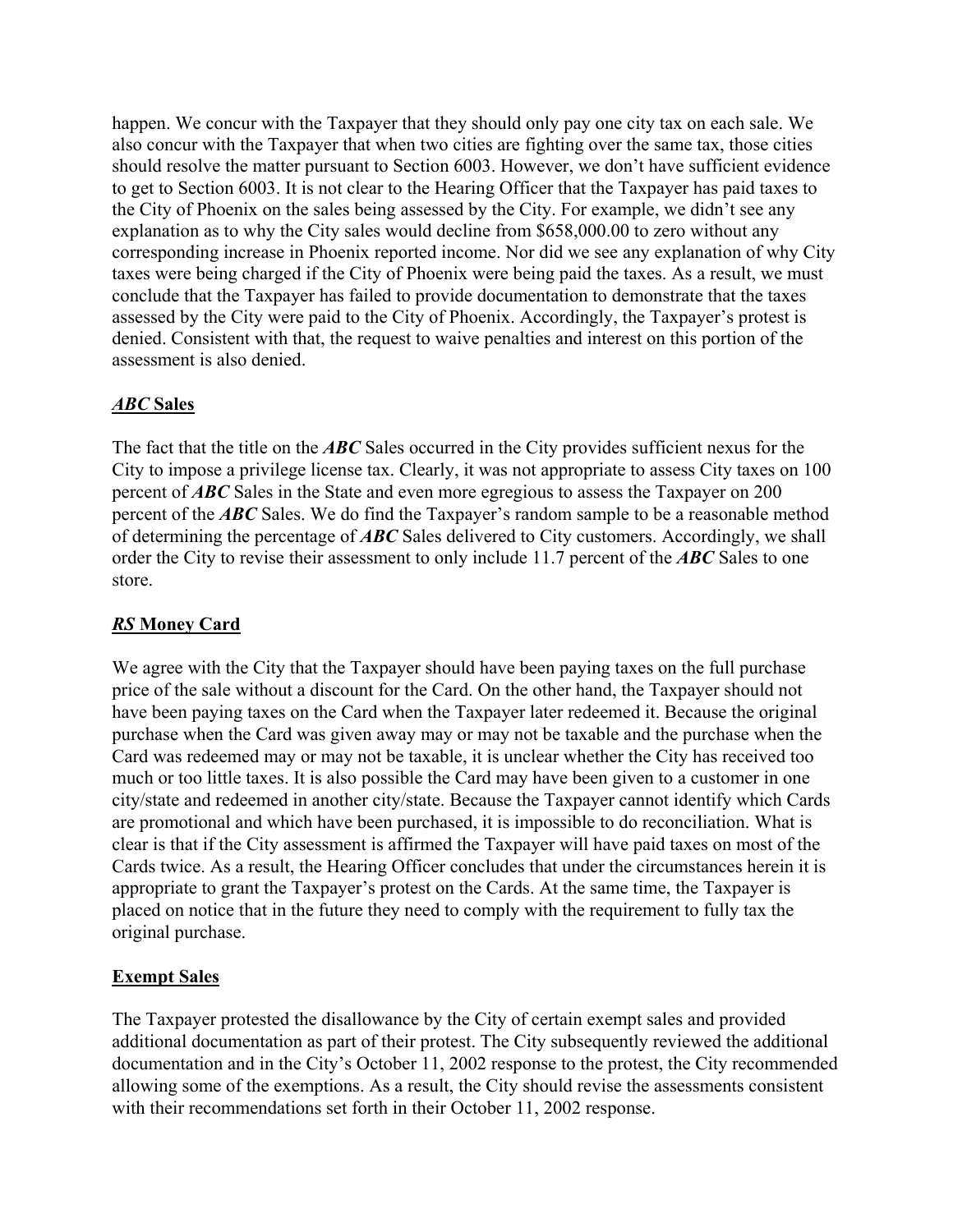#### **Penalties**

We concur that the Taxpayer has demonstrated reasonable cause for any underreporting on Privilege License Nos. *1* and *2*. Accordingly, all penalties on those two assessments should be waived.

#### **FINDINGS OF FACT**

- 1. On August 12, 2002, Taxpayer A filed a request for a redetermination of a tax assessment made by the City.
- 2. On August 13, 2002, Taxpayer B filed a request for a redetermination of a tax assessment made by the City.
- 3. On August 13, 2002, Taxpayer C filed a request for a redetermination of a tax assessment made by the City.
- 4. After review, the City filed a letter on August 23, 2002 concluding the protests of the Taxpayer were timely and in the proper form.
- 5. On August 29, 2002, the Hearing Officer classified the matter as a redetermination and ordered the City to file a response on or before October 14, 2002.
- 6. On September 21, 2002, the Taxpayer filed a request to change the matter from a redetermination to a hearing.
- 7. On September 26, 2002, the Hearing Officer reclassified the matter to a hearing.
- 8. On October 11, 2002, the City filed a response to the protests of the Taxpayer.
- 9. On October 16, 2002, the Hearing Officer ordered the Taxpayer to file any reply on or before November 6, 2002.
- 10. On October 29, 2002, a Notice was issued scheduling the hearing for December 3, 2002 at  $10:00$  a.m.
- 11. On November 6, 2002, the Taxpayer requested an extension to file its reply until November 11, 2002.
- 12. On November 7, 2002, the Hearing Officer granted the Taxpayer an extension until November 12, 2002 to file a reply.
- 13. On November 12, 2002, the Taxpayer filed its reply.
- 14. On November 18, 2002, a Notice was issued rescheduling the hearing for December 3, 2002 at  $11:30$  a.m.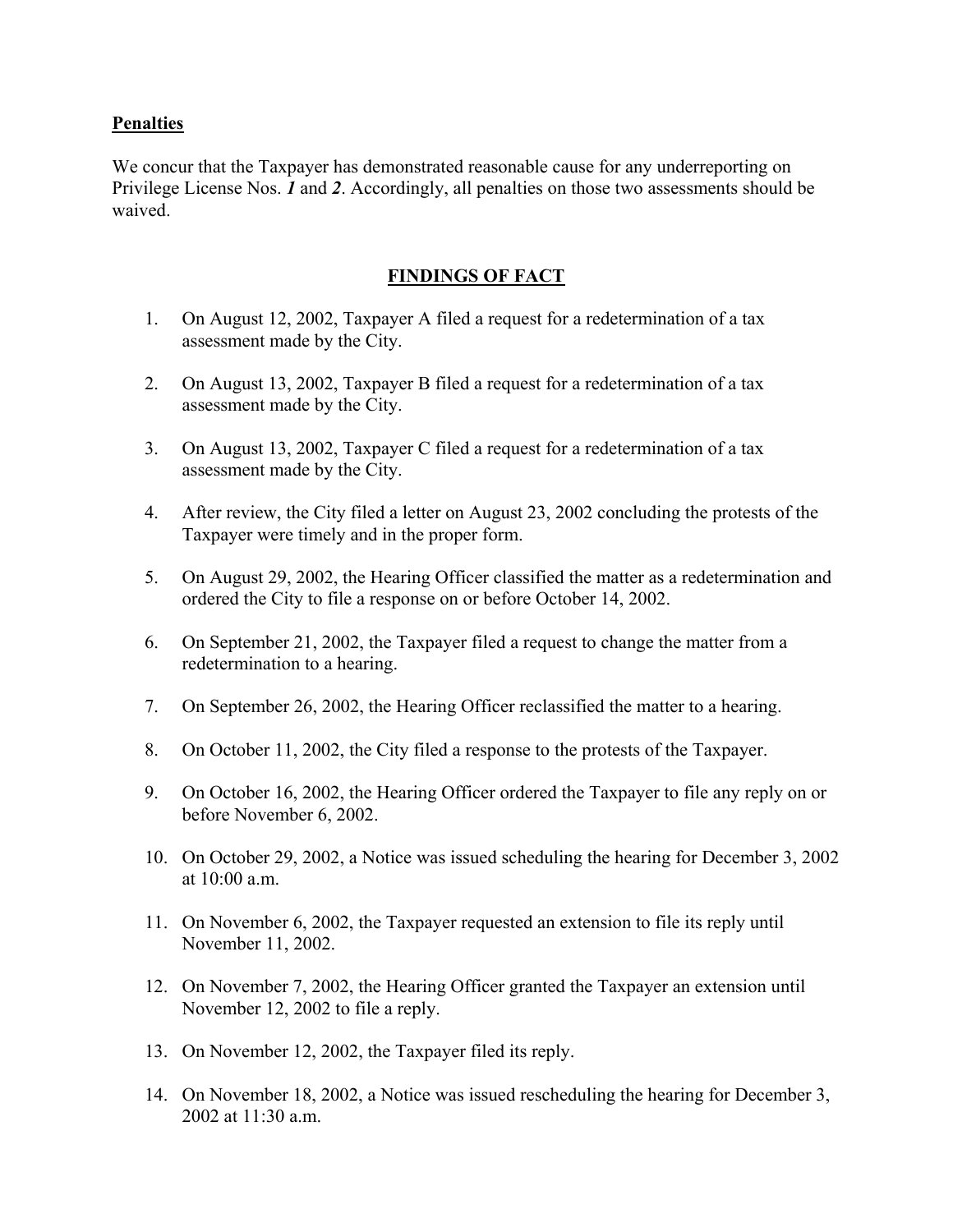- 15. On November 18, 2002, another Notice was issued rescheduling the hearing for December 3, 2002 back to 10:00 a.m.
- 16. Both parties appeared and presented evidence at the December 3, 2002 hearing.
- 17. On December 9, 2002, the Hearing Officer ordered the Taxpayer to provide additional documentation to the City on or before December 20, 2002, and the City would provide any comments/recommendations on or before January 17, 2003.
- 18. The Taxpayer provided additional information to the City on December 17, 2002.
- 19. On January 13, 2003, the City filed a request for an extension to file comments/recommendations.
- 20. On January 16, 2003, the Hearing Officer granted the City an extension until February 28, 2003.
- 21. On January 21, 2003, the City filed a letter from the City of Phoenix to the Taxpayer.
- 22. On February 13, 2003, the City requested another extension to file its comments/recommendations by March 31, 2003.
- 23. On February 25, 2003, the City requested another extension to file its comments/recommendations by March 31, 2003.
- 24. The Taxpayer was to file additional information requested by the City on or before February 28, 2003.
- 25. Subsequently, the Taxpayer requested and was granted an extension until March 15, 2003 to provide the additional information.
- 26. As a result, on March 25, 2003, the City requested an extension until April 30, 2003 to file comments/recommendations.
- 27. On March 28, 2003, the Hearing Officer granted the extension.
- 28. On May 15, 2003, the Hearing Officer ordered the Taxpayer to file any reply to the City on or before June 5, 2003.
- 29. On May 29, 2003, the Taxpayer filed a request for an extension to file its reply until July 15, 2003.
- 30. On May 30, 2003, the Hearing Officer granted the extension to the Taxpayer.
- 31. On July 14, 2003, the Taxpayer filed its reply.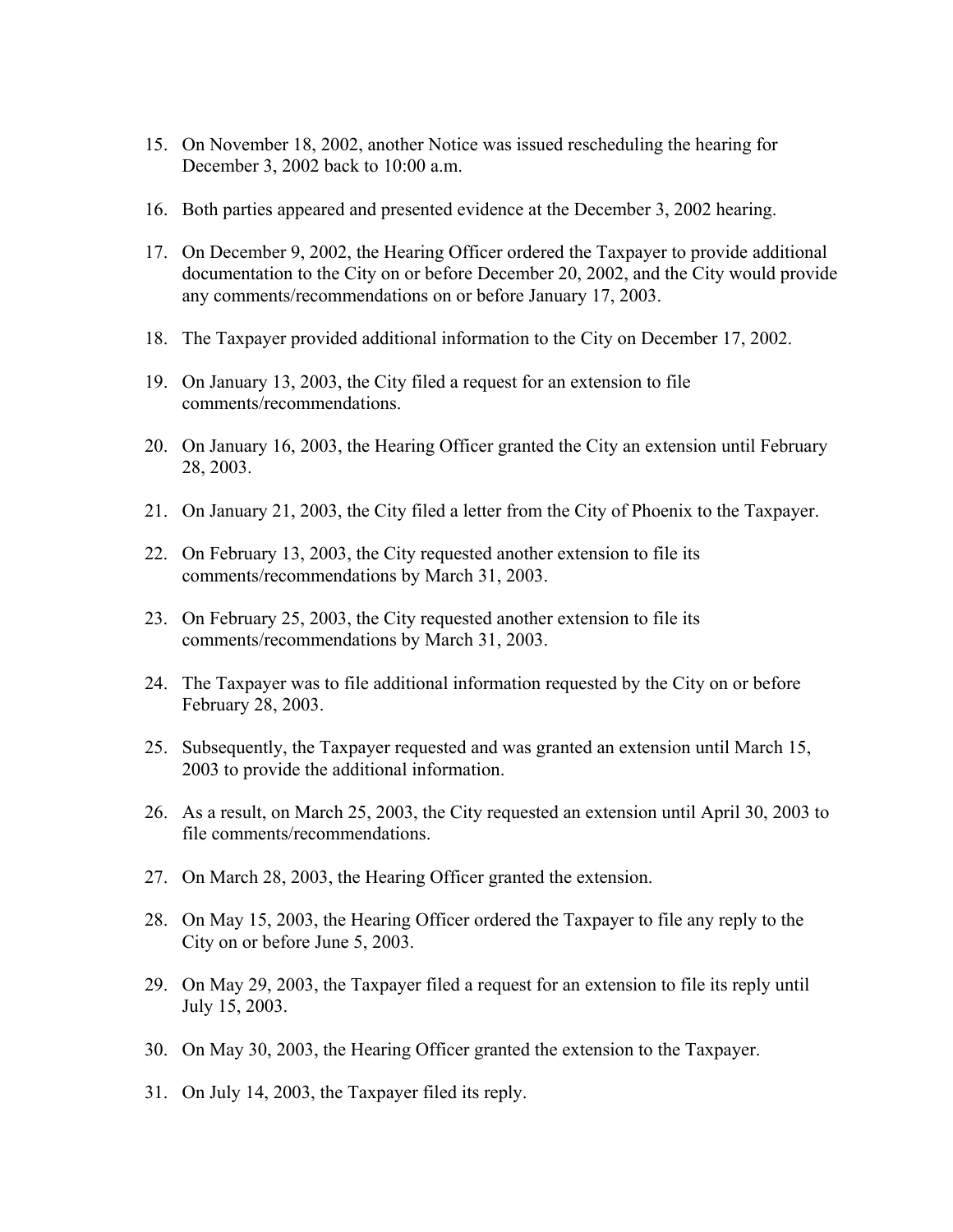- 32. On July 25, 2003, the Hearing Officer issued a letter indicating the record was closed and a written decision would be issued on or before September 8, 2003.
- 33. On August 29, 2003, the City filed additional information in this matter.
- 34. On September 4, 2003, the Hearing Officer granted the Taxpayer until September 18, 2003 to respond to the additional information.
- 35. On September 18, 2003, the Hearing Officer issued a letter indicating the record was closed and a written decision would be issued on or before November 8, 2003.
- 36. The City audited two *Parent* stores located in the City.
- 37. License No. *2* was audited for the period November 30, 1997 through December 31, 2001.
- 38. The City assessed the Taxpayer for taxes due in the amount of \$74,443.43, penalties in the amount of \$7,443.43, plus interest.
- 39. License No. *1* was audited for the period November 1, 1997 through December 31, 2001.
- 40. The City assessed the Taxpayer for taxes due in the amount of \$56,596.98, penalties in the amount of \$5,651.77 plus interest.
- 41. The City audited the *Taxpayer* warehouse located in the City.
- 42. License No. *3* was audited for the period of November 1, 1997 through March 31, 2002.
- 43. The City assessed the Taxpayer for taxes due in the amount of \$1,653,336.99, penalties in the amount of \$376,986.08, plus interest.
- 44. The Taxpayer originally had a license under *Original Corporation* Incorporated for a sales office/warehouse in the City located at *First location*.
- 45. Subsequently, the Taxpayer cancelled that license effective April 30, 1997 and another license was issued under *Taxpayer* for the same location.
- 46. In January of 2001, the *First* location was moved to *Second location*.
- 47. The Taxpayer informed the City they were paying taxes to the City at the beginning of the audit period because they were reporting based on sales office location.
- 48. Subsequently, the Taxpayer changed to reporting based on the merchandise origin.
- 49. The Taxpayer began to pay City tax in decreasing amounts until July 1998.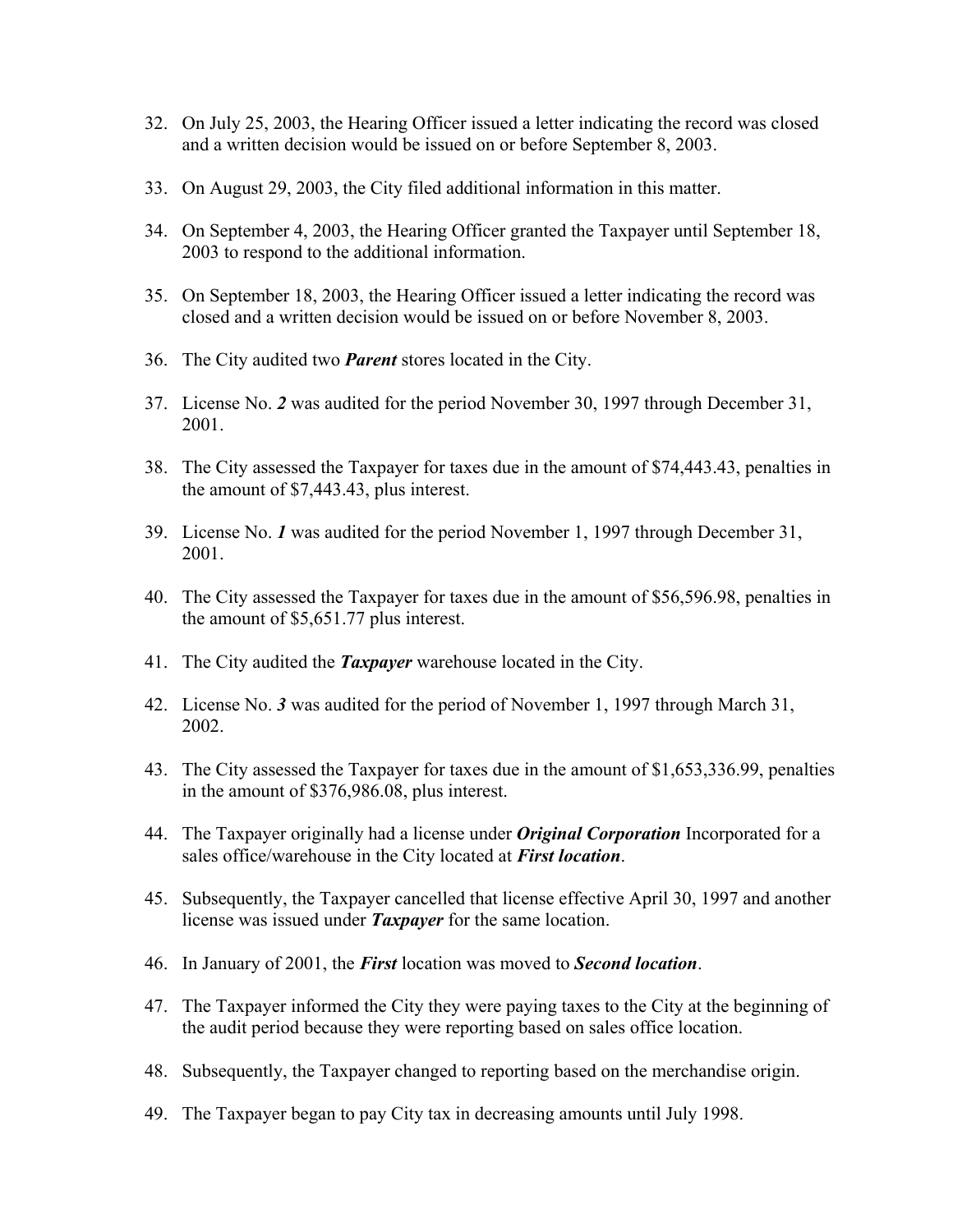- 50. At that time, the Taxpayer no longer paid any City tax for the Second location.
- 51. The Taxpayer reported City income of \$658,605.50 in December 1997.
- 52. By July 1998, the City income had declined to \$56,531.00.
- 53. The *Second* location has signage indicating *Taxpayer* and the invoices indicate the seller is *Taxpayer*.
- 54. The *Second* location is listed as a local sales office on the *Taxpayer* catalog.
- 55. The *Second* office employs salesmen who visit potential customers and establish a market for the City and surrounding locations.
- 56. The products received by City customers had the name *Taxpayer* on the box.
- 57. The City was a customer of the Taxpayer during the audit period and was charged the City tax.
- 58. The Taxpayer failed to provide records to the City to show that any orders for merchandise delivered from the City location were received at the City of Phoenix warehouse.
- 59. The Taxpayer gave away some Cards at the time a customer makes a purchase.
- 60. The Taxpayer taxed the value of the purchase less the value of the Card.
- 61. The Taxpayer would tax the value of the Card if a subsequent taxable purchase was made.
- 62. Prior to July 13, 2001, telephone orders from contract customers were accepted at the Phoenix center warehouse.
- 63. On July 13, 2001, the Phoenix center was closed and all calls rerouted to Southern California.
- 64. Telephone orders from non-contract customers are received in Florida and California.
- 65. Title and possession of goods delivered to the City warehouse were transferred in the City.
- 66. The City orders are palletized and shrink-wrapped in the City of Phoenix and hauled by common carrier to the City.
- 67. The Phoenix warehouse has 158,000 square feet and the City warehouse has 10,000 square feet.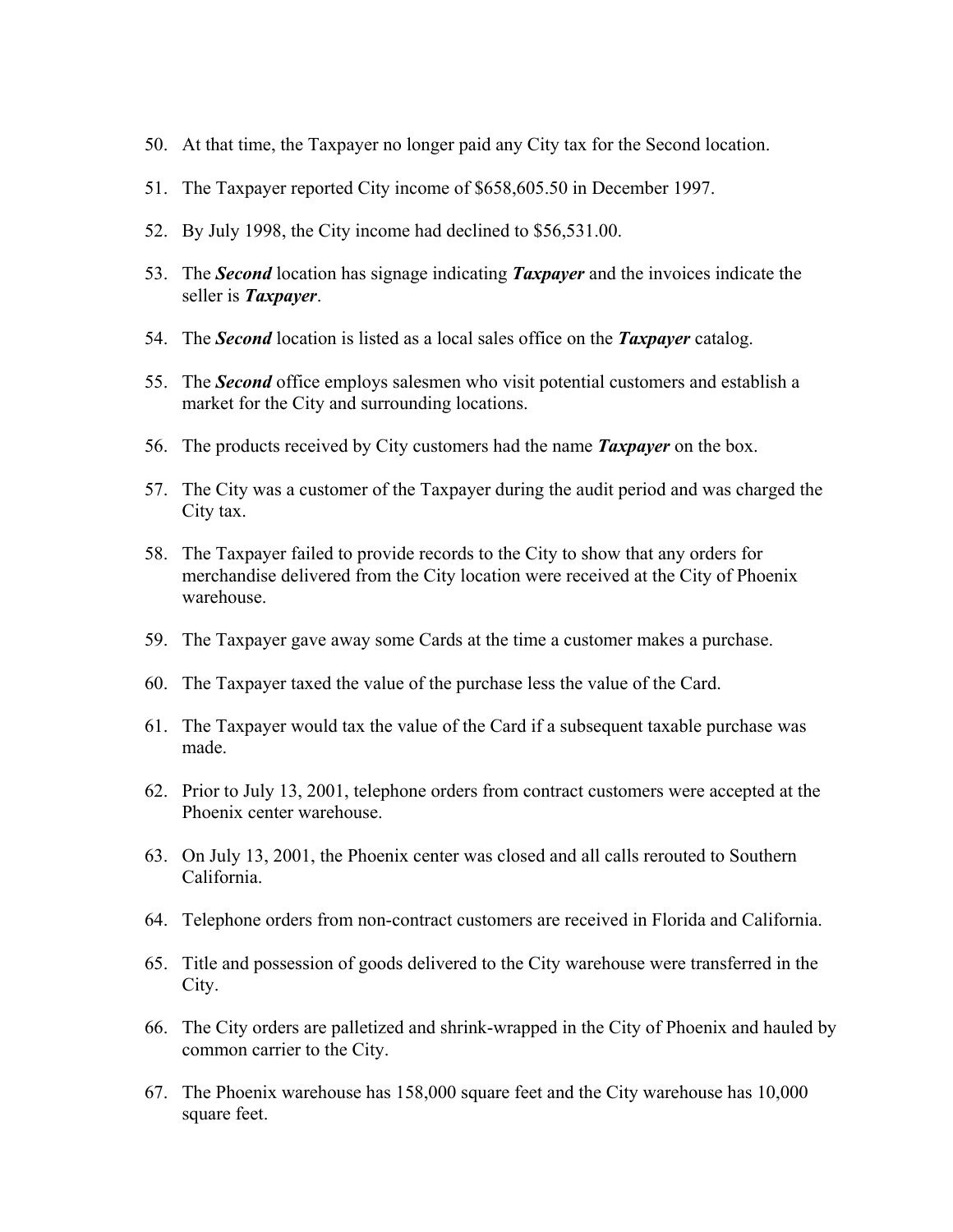- 68. The *ABC* Sales were sales that originated from out-of-state and the items were shipped to Arizona from out-of-state.
- 69. The City assessed the Taxpayer for 200 percent of the *ABC* Sales for the entire state.
- 70. Approximately 11.7 percent of the *ABC* Sales were delivered to City customers.

# **CONCLUSIONS OF LAW**

- 1. Pursuant to ARS Section 42-6056, the Municipal Tax Hearing Officer is to hear all reviews of petitions for hearing or redetermination under the Model City Tax Code.
- 2. The Taxpayer had underreported retail income pursuant to City Code Section 19-460.
- 3. There was sufficient nexus for the City to assess the sales from the *Taxpayer* warehouse/sales office at the *Second* location within the City.
- 4. There was not sufficient evidence to demonstrate that the Taxpayer has paid taxes to the City of Phoenix on the same sales assessed by the City for the *Second* location.
- 5. The City is authorized to assess penalties for failing to file tax returns and failing to timely pay taxes.
- 6. The penalties and interest on the *Second* sales should not be waived because the Taxpayer has failed to demonstrate that taxes have been reported to the wrong Arizona city.
- 7. The Taxpayer has demonstrated reasonable cause for any underreporting on the two *Parent* assessments.

## **ORDER**

It is therefore ordered that the August 12 and 13, 2002 protests of *Parent* and *Taxpayer* are hereby partially granted and partially denied consistent with the Discussion herein.

It is further ordered that the City of Tucson shall revise its assessments consistent with recommendations set forth in their October 11, 2002 response.

It is further ordered that the City of Tucson shall revise its assessment on the *ABC* Sales to only include 11.7 percent of the *ABC* Sales to one store.

It is further ordered that the City of Tucson shall revise its assessment by removing the assessment on the *RS* Money Cards.